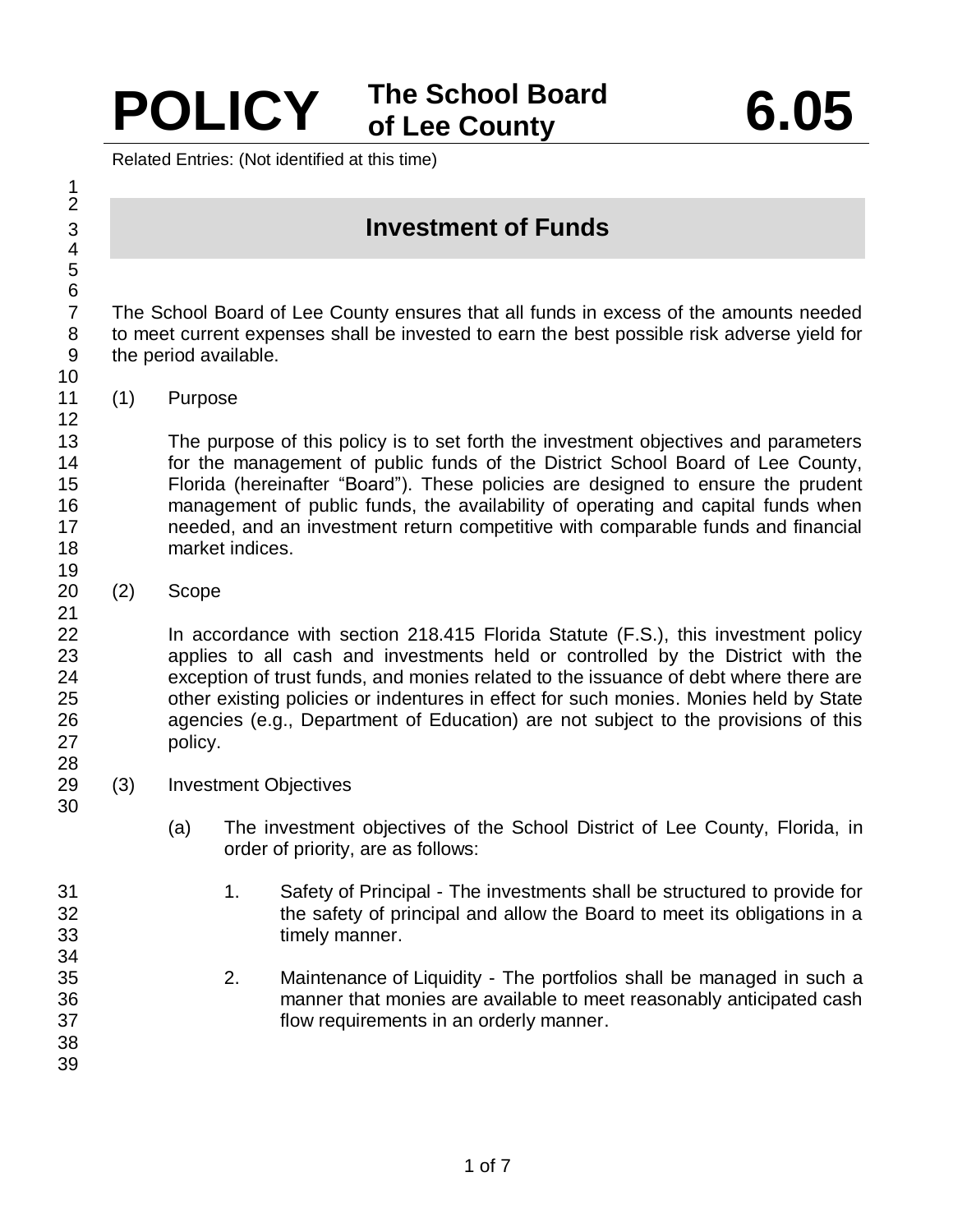- 3. Diversification of Risk The District shall diversify investments whenever possible without negatively affecting the safety of principal and liquidity characteristics. Investment transactions shall seek to keep capital losses at a minimum, whether they are from securities defaults or erosion of market value.
- 4. Investment Income Investment portfolios shall be designed with the objective of attaining a market rate of return throughout budgetary and economic cycles, taking into account investment risk constraints and liquidity needs. The core of investments is limited to relatively low risk securities in anticipation of earning a fair return relative to the risk being assumed.
- (4) Performance Measurement

- (a) In order to assist in the evaluation of the portfolio's performance, the District will use performance benchmarks for short-term and long-term portfolios. The use of benchmarks will allow the District to measure its returns against other investors in the same markets.
- (b) The State Board of Administration Local Government Investment Pool, and Money Fund Index or the weighted average performance of the ten (10) largest prime funds will be used as benchmarks as compared to the portfolios' net book value rate of return for current short-term funds.
- (c) Investment performance of Funds designated as Core Funds and other non- operating monies that have a longer-term investment horizon will be compared to an index comprised of U.S. Treasury or government securities. The appropriate index will have a duration and asset mix that approximates the portfolios and will be utilized as a benchmark to be compared to the portfolios total rate of return.
- (5) Prudence and Ethical Standards
- (a) The standard of prudence to be used by investment officials shall be the "Prudent Person" standard and shall be applied in the context of managing 76 the overall investment program.
- (b) The "Prudent Person" rule states the following:
- 1. Investments shall be made with judgment and care, under circumstances then prevailing, which persons of prudence, discretion and intelligence exercise in the management of their own affairs, not **for speculation, but for investment, considering the probable safety of their capital as well as the probable income to be derived from the**  investment."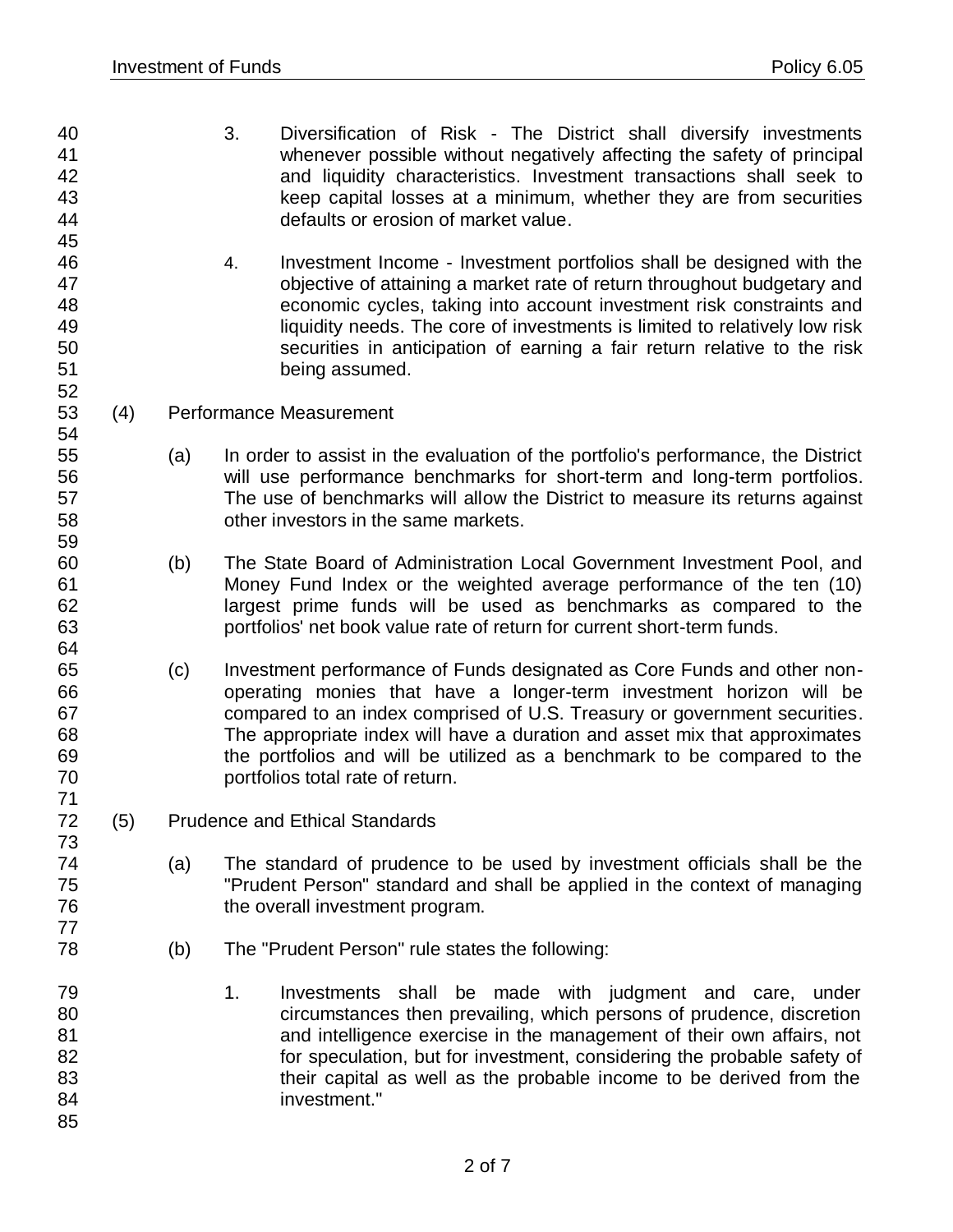- 2. While the standard of prudence to be used by investment officials who 87 are officers or employees is the "Prudent Person" standard, any person or firm hired or retained to invest, monitor, or advise concerning these assets shall be held to the higher standard of
- "Prudent Expert".
- -
	-
	-
	-
- 

- 
- 

(c) The Prudent Expert Standard shall be as follows:

 When investing and reinvesting moneys and in acquiring, retaining, managing, and disposing of investments of these monies, the contractor shall 96 exercise: the judgment, care, skill, prudence, and diligence under the<br>97 exercimistances then prevailing, which persons of prudence, discretion, and circumstances then prevailing, which persons of prudence, discretion, and intelligence, acting in a like capacity and familiar with such matters would use in the conduct of an enterprise of like character and with like aims by diversifying the investments of the monies, so as to minimize the risk, considering the probable income as well as the probable safety of their capital."

 (6) Ethics and Conflicts of Interest

 Employees involved in the investment process shall refrain from personal business 107 activity that could conflict with proper execution of the investment program, or which could impair their ability to make impartial investment decisions. Also, employees involved in the investment process shall disclose to the Superintendent any material financial interests in financial institutions that conduct business with the Board, and they shall further disclose any material personal financial/investment positions that could be related to the performance of the Board's investment program.

- (7) Listing of Authorized Investments
- (a) The Superintendent or designee shall determine the best risk adverse yield 117 for the period available from the following forms of investments: bids from qualified depositories, certificates of deposit, time deposits, and securities guaranteed by the United States Government, State Board of Administration Trust Fund, or other forms of authorized investments.
- (b) Authorized officials shall only purchase securities from financial institutions, 123 which are qualified as public depositories by the Treasurer of the State of Florida, institutions designated as "Primary Securities Dealers" by the Federal Reserve Bank of New York.
- (8) Maturity and Liquidity Requirements

 To the extent possible, an attempt will be made to match investment maturities with known cash needs and anticipated cash flow requirements.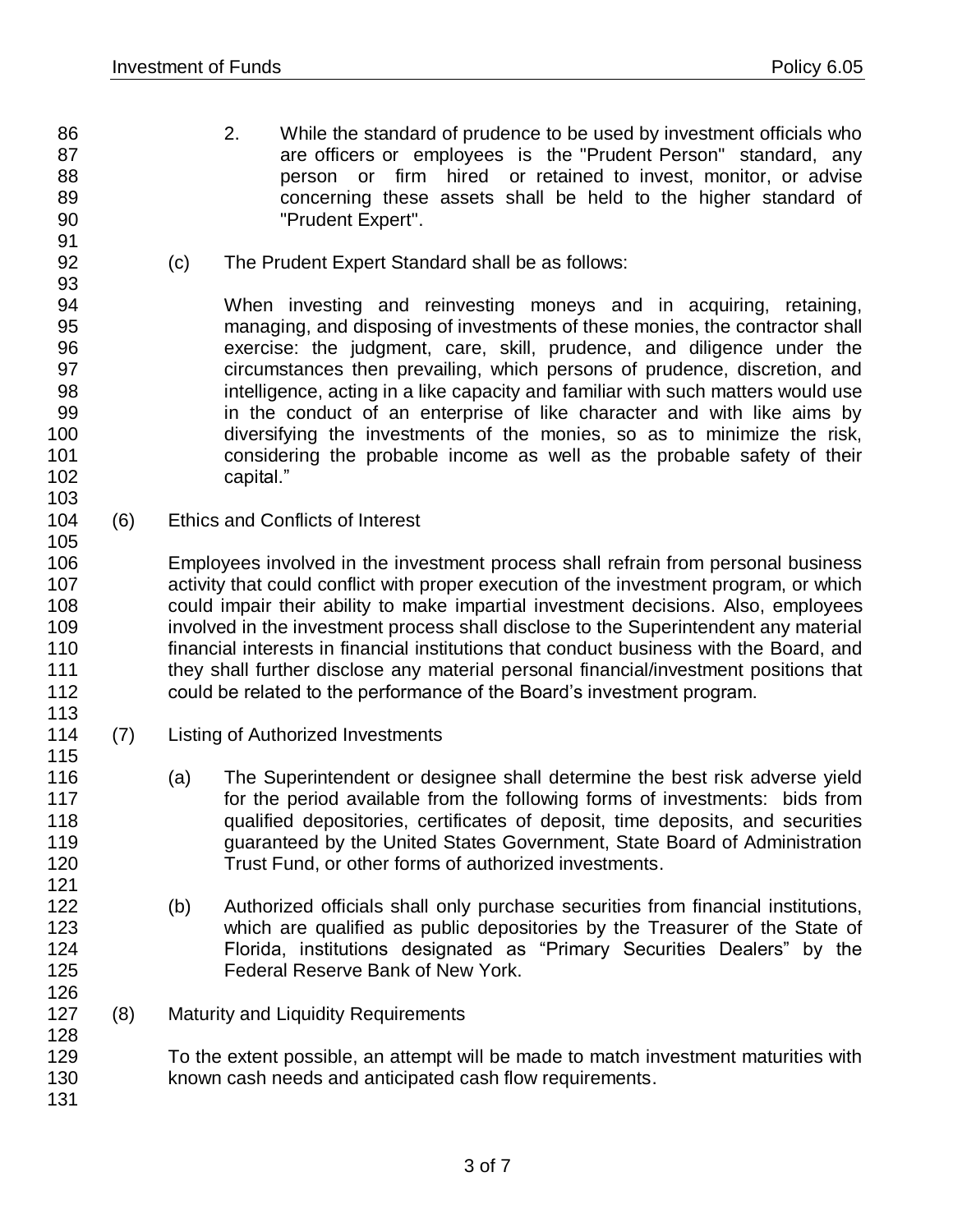(9) Portfolio Composition

142<br>143

- (a) The following are the investment requirements and allocation limits on security types, issuers, and maturities as established by the District School Board:
- 138 138 1. The Florida State Board of Administration's Local Government Surplus Funds Trust Fund or any intergovernmental investment pool authorized pursuant to the Florida Interlocal Cooperation Act as provided in section 163.01 F.S.
- 2. United States Government Securities including but not limited to Notes, Bills, Bonds, and Strips, negotiable direct obligations, or obligations the principal and interest of which are unconditionally guaranteed by the United States Government.
- 3. Non-negotiable interest bearing time certificates of deposit or savings accounts in banks organized under the laws of this state and/or in national banks organized under the laws of the United States and doing business and situated in the State of Florida, provided that any such deposits are secured by the Florida Security for Public Deposits Act, Chapter 280 F.S.
- 4. Money Market Funds; Securities and Exchange Commission registered money market Funds with the highest credit quality rating from a Rating Agency. The Fund must be in registered and in compliance with 17 Federal Code of Regulations 270.2a-7.
- 5. Other investments permitted by Florida State Statute with approval of **the District School Board.**
- (10) Risk and Diversification

 The percentage allocations requirements for investment types and issuers are calculated based on the original cost of each investment. Investments not listed in 167 this policy are prohibited.

- (a) The Florida State Board of Administration's Local Government Surplus Funds Trust Fund or any intergovernmental investment pool authorized **pursuant to the Florida Interlocal Cooperation Act as provided in section**  163.01 F.S - a maximum of fifty percent (50%) of available monies may be invested in any one Investment Pool.
- (b) United States Government Securities including but not limited to Notes, Bills, Bonds, and Strips, the SRA may invest in negotiable direct obligations, or **butch obligations the principal and interest of which are unconditionally guaranteed** by the United States Government - a maximum of fifty percent (50%) of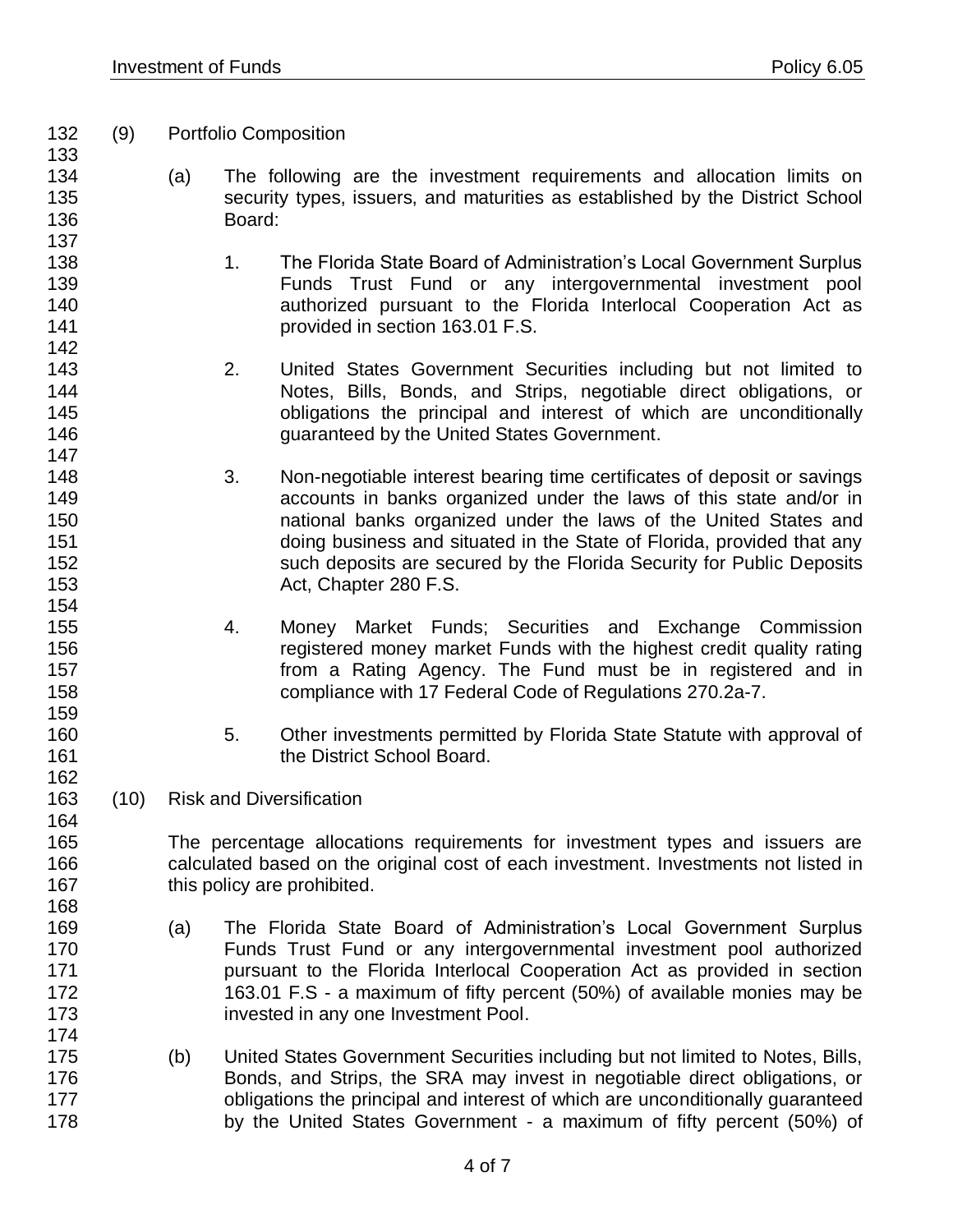- available monies with a maximum length to maturity of any direct investment **in the United States Government Securities of five (5) years from the date of purchase**.
- (c) Non-negotiable interest bearing time certificates of deposit or savings accounts – a maximum of twenty-five percent (25%) with a maximum of fifteen percent (15%) of available monies with any one issuer. The maximum maturity on any certificate shall be no greater than one (1) year from the date 186 of purchase.
- (d) Money Market Funds a maximum of fifty percent (50%) of available monies may be invested in mutual Funds with a maximum of 25% of available monies invested in any one Mutual Fund. A combined maximum of fifty percent (50%) of available monies may be invested in all approved Mutual Funds. The Mutual Funds shall be rated "AAAm" or "AAAm-G" by Standard & Poor's or the equivalent by another Rating Agency.
- (e) Other investments permitted by Florida State Statute with approval of the District School Board - a maximum of ten percent (10%) of available monies.
- (11) Authorized Investment Institutions and Dealers
- (a) Authorized District staff shall only purchase securities (does not apply to investments authorized under "AUTHORIZED INVESTMENTS AND PORTFOLIO COMPOSITION") from financial institutions, which are qualified as public depositories by the Treasurer of the State of Florida, or institutions designated as "Primary Securities Dealers" by the Federal Reserve Bank of New York.
- (b) Authorized District staff shall only enter into repurchase agreements with financial institutions that are State qualified public depositories and primary securities dealers as designated by the Federal Reserve Bank of New York.
- (12) Bid Requirement
- District staff shall determine the approximate maturity date based on cash-flow needs and market conditions, analyze and select one or more optimal types of investments, and competitively bid the security in question when feasible and appropriate. Except as otherwise required by law, the bid deemed to best meet the investment objectives specified in the subsection *Investment Objectives* must be selected.
-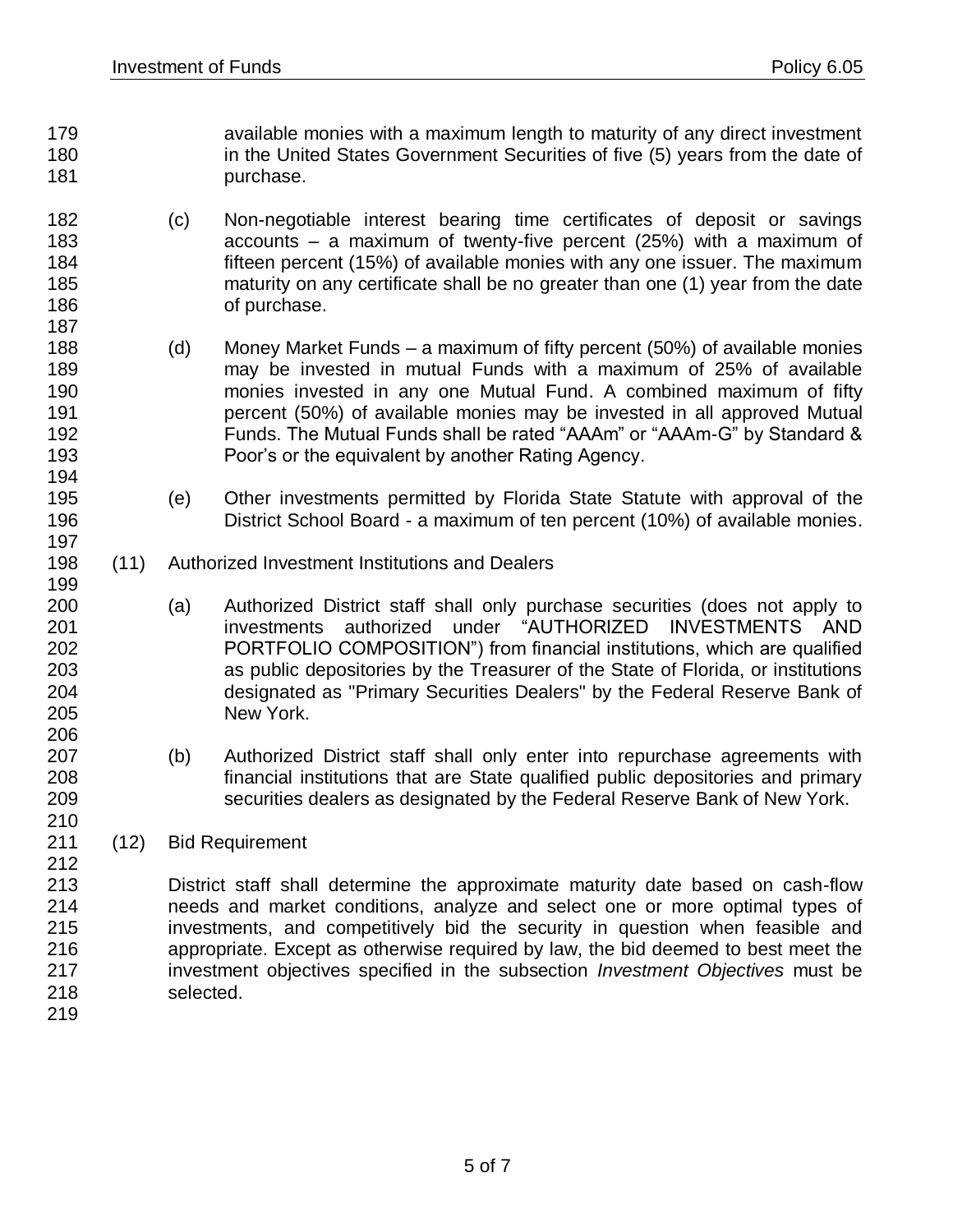- (13) Third-Party Custodial Agreements
- (a) A third party custodian is defined as any bank depository chartered by the Federal government, the State of Florida, or any other State or territory of the United States which has a branch or principal place of business in the State of Florida as defined in F.S. 658.12, or by a national association organized and existing under the laws of the United States which is authorized to accept and execute trusts and which is doing business in the State of Florida. Certificates of deposits will be placed in the provider's safekeeping department for the term of the deposit. Securities, with the exception of certificates of deposits, shall be held with a third party custodian. All securities purchased by, and all collateral obtained by, the District shall be properly designated as an asset of the District. The securities must be held in an account separate and apart from the assets of the financial institution.
- (b) The custodian shall accept transaction instructions only from those persons who have been duly authorized by the Superintendent and which authorization has been provided, in writing, to the custodian. No withdrawal of securities, in whole or in part, shall be made from safekeeping or permitted unless by such a duly authorized person.
- (14) Master Repurchase Agreement

 All approved institutions and dealers transacting repurchase agreements shall execute and perform as stated in the Master Repurchase Agreement. All repurchase agreement transactions shall adhere to the requirements of the Master Repurchase Agreement.

(15) Internal Controls

 The Superintendent or designee shall establish a system of internal controls and operational procedures that are in writing and made a part of the District's operational procedures. The internal controls shall be reviewed by independent auditors as a part of the annual financial audit and other audits as required of the School District of Lee County. The internal controls shall be designed to prevent losses of monies, which might arise from fraud, employee error, and misrepresentation, by third parties, or imprudent actions by employees.

(16) Limitation on Concentration

 Investments held shall be diversified to the extent practicable to control the risk of loss resulting from overconcentration of assets in a specific maturity, issuer, instrument, dealer, or bank through which financial instruments are bought and sold. Diversification strategies within the established guidelines shall be reviewed and revised periodically, as deemed necessary by the Superintendent, Chief Administrative Officer and/or Executive Director of Financial Services.